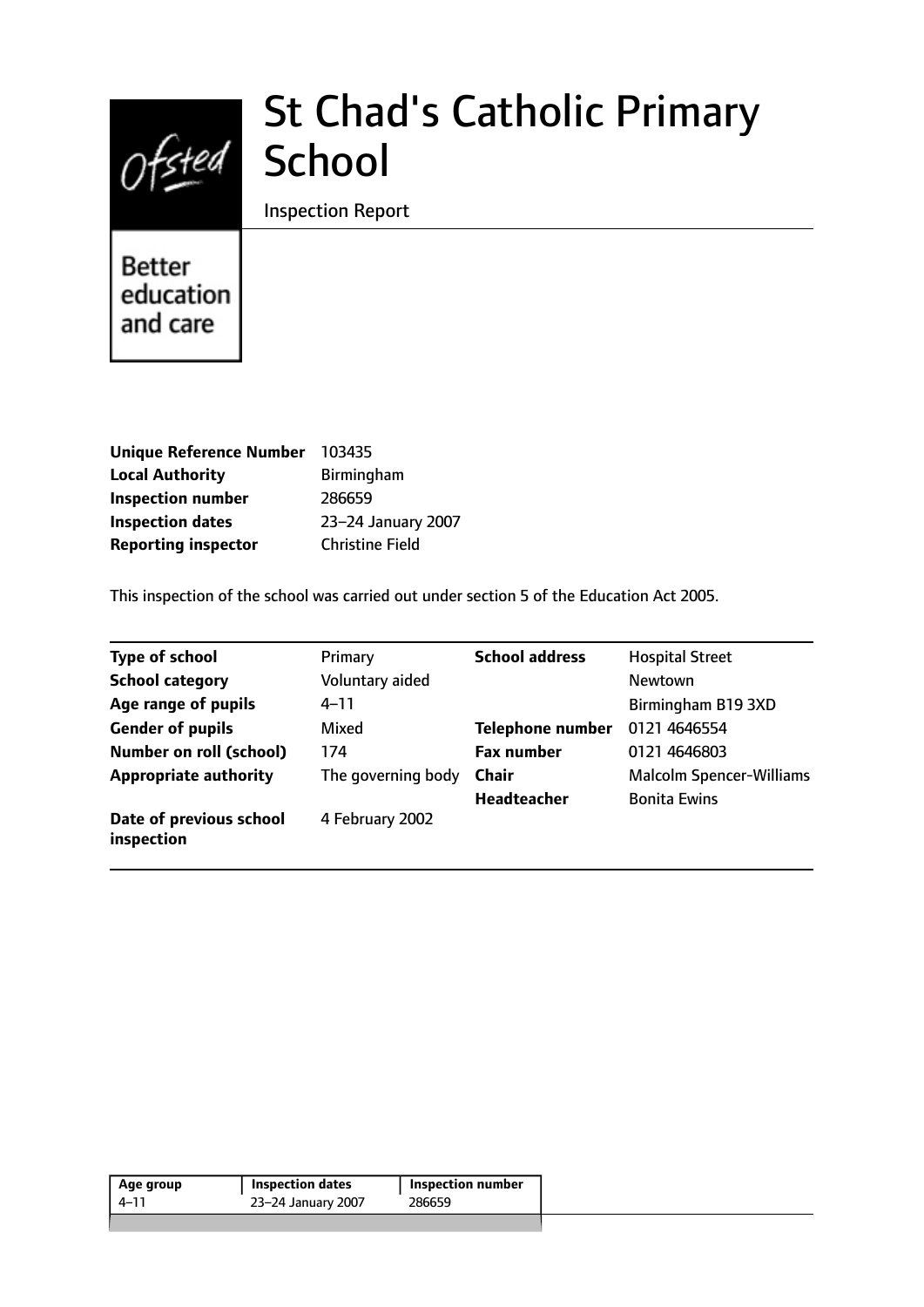© Crown copyright 2007

Website: www.ofsted.gov.uk

This document may be reproduced in whole or in part for non-commercial educational purposes, provided that the information quoted is reproduced without adaptation and the source and date of publication are stated.

Further copies of this report are obtainable from the school. Under the Education Act 2005, the school must provide a copy of this report free of charge to certain categories of people. A charge not exceeding the full cost of reproduction may be made for any other copies supplied.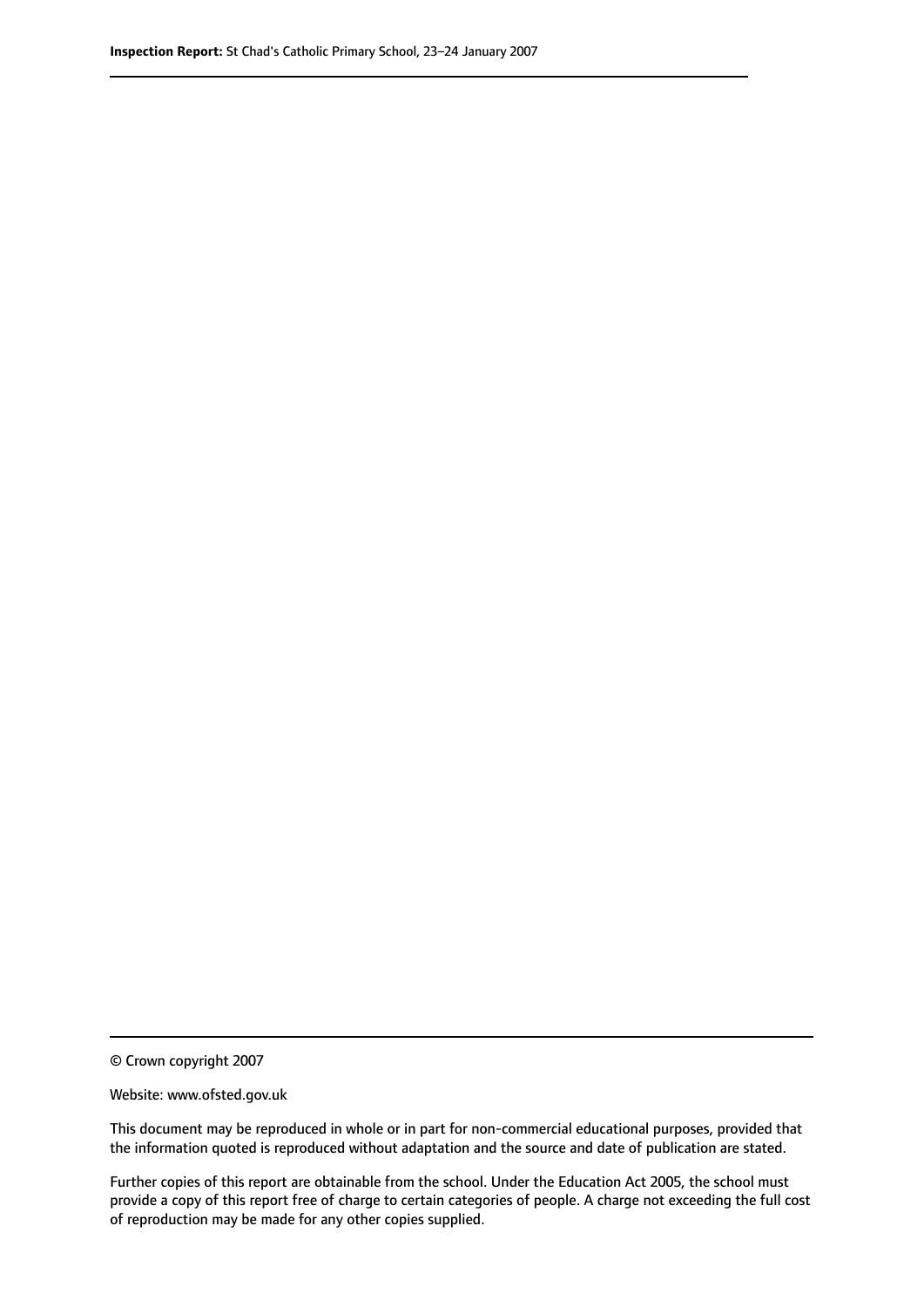# **Introduction**

The inspection was carried out by two Additional Inspectors.

# **Description of the school**

The school is situated in an area of high deprivation close to the city centre of Birmingham. Most pupils are of White British heritage with a rising number from other ethnic backgrounds. Eight per cent of pupils speak English as an additional language. The proportion of pupils who are eligible for free school meals is above average. The proportion that has learning difficulties or disabilities is average. A recent change is the increase in the number of pupils from refugee or asylum-seeking families who join the school part-way through their education, typically in Key Stage 2.

Pupils' attainment on entry to Reception is below average, particularly in terms of their language and literacy skills.

## **Key for inspection grades**

| Grade 1 | Outstanding  |
|---------|--------------|
| Grade 2 | Good         |
| Grade 3 | Satisfactory |
| Grade 4 | Inadequate   |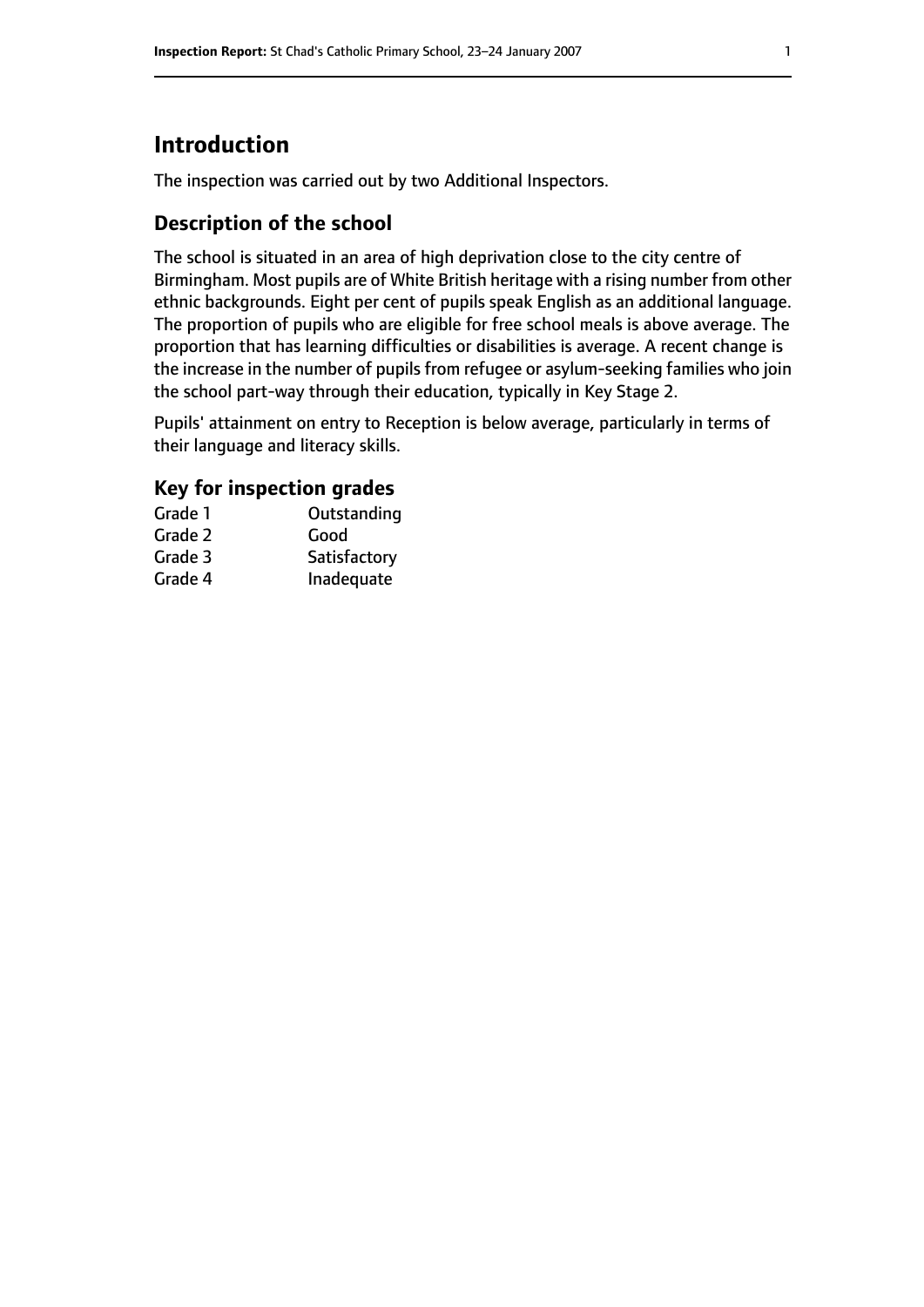# **Overall effectiveness of the school**

#### **Grade: 2**

St Chad's is a good school that is very highly regarded by staff, pupils and parents. Its ethos is warm, welcoming and inclusive. Excellent induction procedures help pupils new to the school settle well and make a purposeful start to their education. Pupils' attendance is very good and this is a positive feature in supporting both their academic and social achievements. Care and welfare systems are highly effective and are reflected in the outstanding relationships. Pupils say they love coming to school because everyone is kind, friendly and keen to do well.

From a below average start, good provision in Reception helps pupils to make good progress. Pupils make satisfactory progress in Years 1 and 2 and good progress in Years 3 to 6 and reach above average standards by the time they leave. Lessons are enjoyable experiences in which typically good teaching enables most pupils to build key skills with confidence. Teachers plan their lessons effectively to meet the diverse needs of all pupils. However, they do not always ensure that pupils, especially the more able, learn at a good enough pace so that they make even faster progress. In some otherwise satisfactory lessons observed, predominantly in Key Stage 1, not enough challenge was injected into the activities set for more able pupils and this prevented them from reaching higher standards. In contrast, pupils with learning difficulties make good progress in all years because they work from tailor-made programmes that meet their needs and they are very well supported by the learning mentor and skilled teaching assistants.

There are satisfactory assessment systems in place and teachers have a clear picture of each pupil's day-to-day progress. Writing targets are set to help pupils understand their next steps in learning, but these are not checked regularly enough to see if pupils have achieved them and whether new targets need to be set. The school is aware of the benefits of involving pupils in reviewing how well they are doing but this is not yet common practice in all years. Although the overall provision for pupils' care, support and guidance is good, the school has rightly identified that these features of pupils' academic guidance are a key school improvement priority.

Pupils' personal development is good. They are very alert about keeping themselves safe and free from harm and have a good level of awareness about diet and nutrition. Pupils show very sensible choices at lunchtime and relish the chance to eat fresh salads and vegetables. Opportunities, such as being members of the school committee or house captains, successfully encourage pupils to voice their views and take decisions. Pupils' charitable efforts and their help for others in the local and wider community are outstanding.

The good curriculum, with a wide variety of additional activities, fosters in pupils a thirst for learning. The introduction of ballet for all infant pupils and instrumental tuition for all junior pupils is supporting positively their cultural appreciation and creativity and helping them to develop life skills such as determination, perseverance and patience. The headteacher provides very clear direction to the school's work. The staff work as a team, and show 100% commitment to helping pupils do the best they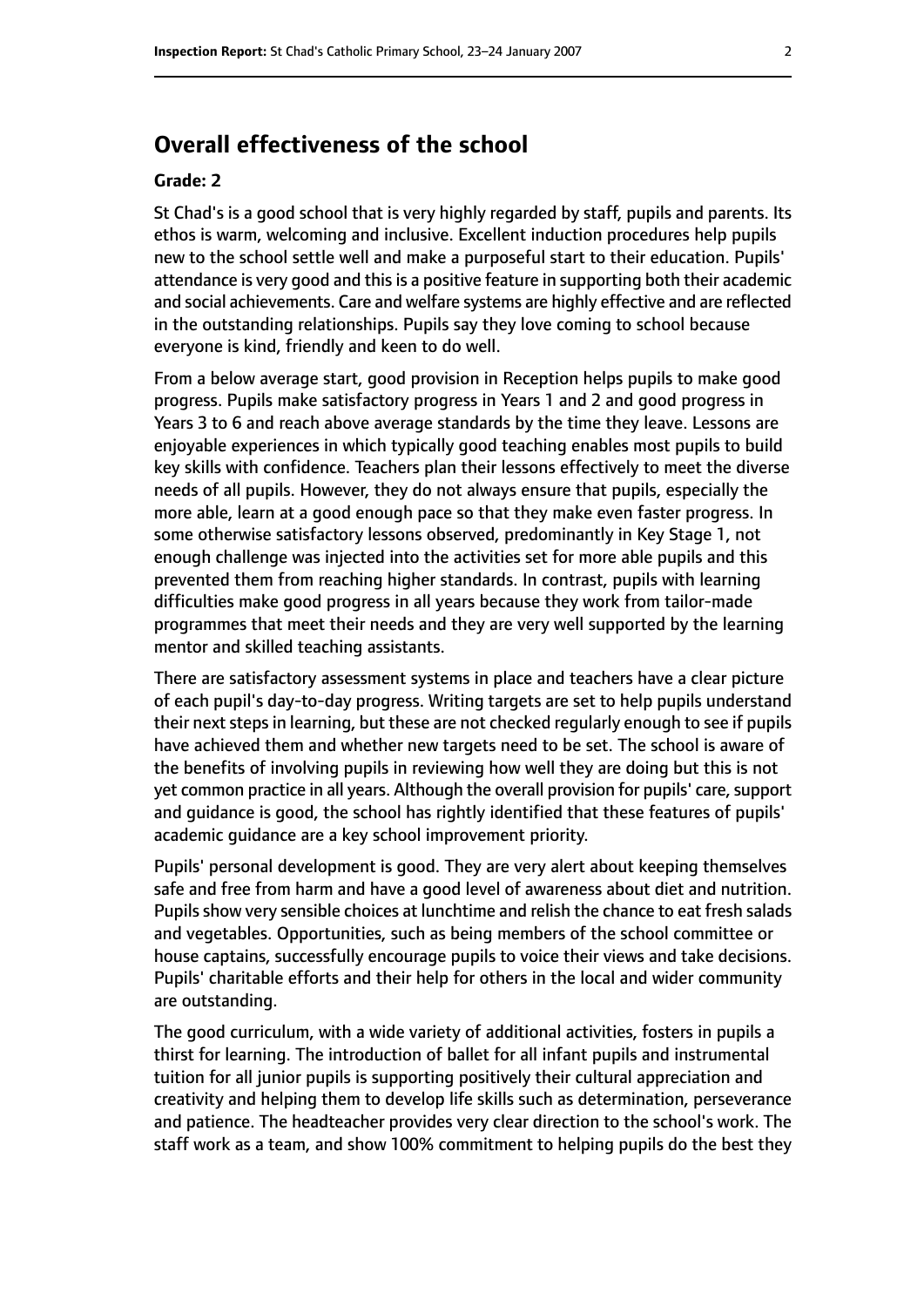can. School leaders have an accurate picture of strengths and weaknesses from good data analysis but they do not have a sharp enough focus when undertaking lesson monitoring. So for example, although well conceived strategies for improving writing are making a positive difference to pupils' achievements, the school has not yet pinpointed that this is having better impact on some groups than others. Although this is not a major shortcoming it is an area that the school recognises it needs to improve. The impact of good leadership and management, together with a stable staff team and effective governance, mean that the school has demonstrable capacity to build for even greater success.

## **What the school should do to improve further**

- Improve the quality of teaching by increasing the pace of learning and level of challenge in activities for the more able pupils, particularly in Key Stage 1.
- Ensure that stretching targets are set for all pupils in writing and that they have regular opportunities to check up on how well they are meeting them.
- Make sure that monitoring focuses on how well different groups of pupils are making progress and use this to better support teaching and learning.

# **Achievement and standards**

#### **Grade: 2**

Pupils start in Reception with skills and knowledge that are below the level expected for their age. They make good progress and most reach personal goals by the time they start Year 1. However, a significant minority continue to require additional help to improve their language and literacy skills.

Pupils achieve well by the end of Year 6 with particularly effective teaching quickening the pace of progress in Years 3 and 6. In all years, pupils with learning difficulties or disabilities make good progress because their specific needs are well met. More able pupils progress satisfactorily, but have the potential to be stretched further so that they reach higher standards. Pupils from ethnic minority backgrounds, including those who speak English as an additional language, are represented in all ability groups and make the same progress as their classmates.

In the 2006 National tests, standards were not significantly different to the national average in Year 2 but were above average in Year 6. Data suggest that some more able pupils in particular, did not do as well as they could have done. The school's own analysis accurately pinpoints weaknesses in writing and in enquiry skills in science. The work in pupils' books shows positive impact from the strategies to improve these subjects but with better outcomes in Key Stage 2 than Key Stage 1, particularly for the more able pupils. Current Year 6 pupils are on track to reach challenging targets. The targets set in other years are realistic, but could be more demanding.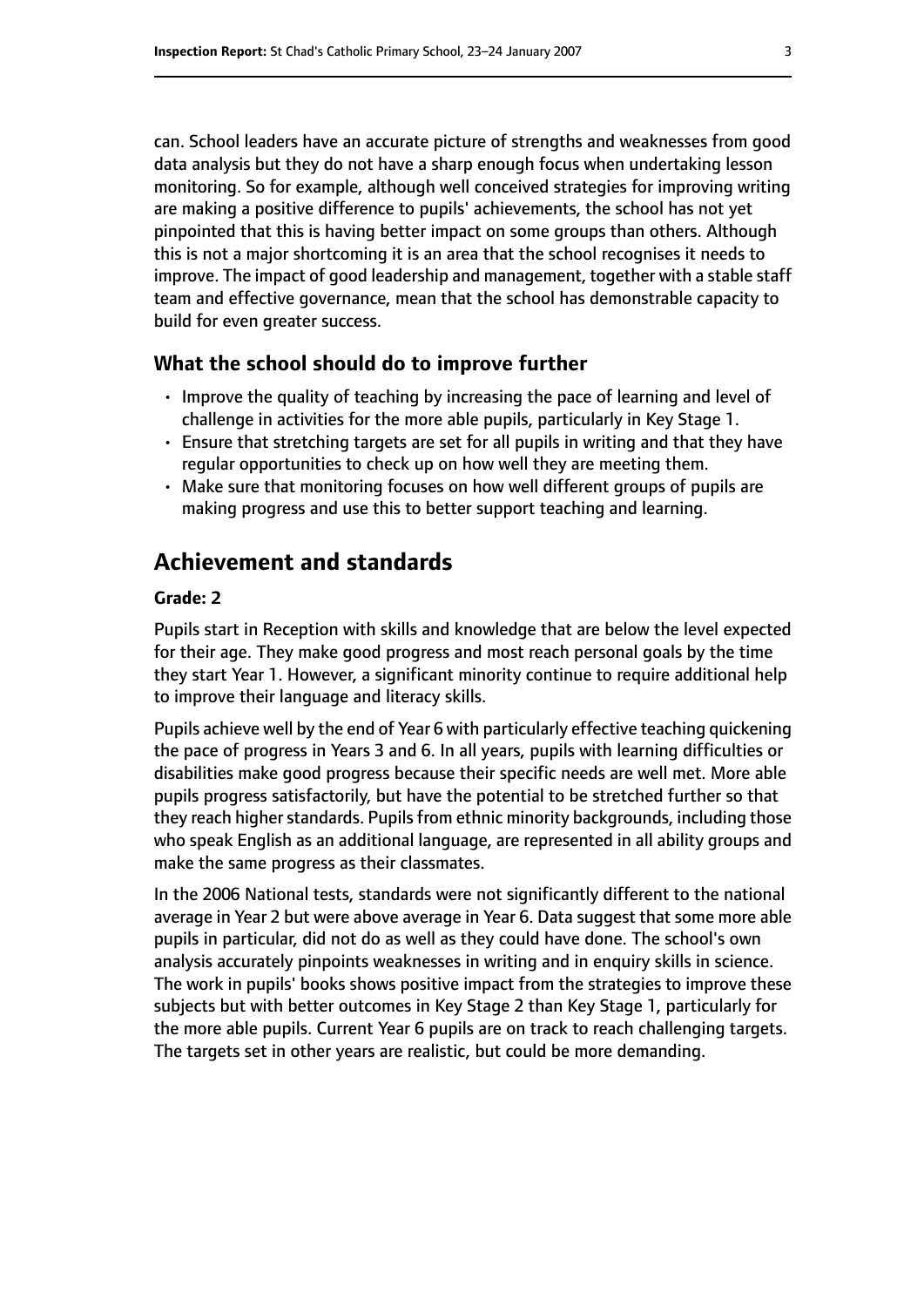# **Personal development and well-being**

#### **Grade: 2**

Pupils' personal development and well-being are good. The youngest pupils show a good level of independence by the time they transfer to Year 1. Because of the school's strong emphasis on spiritual, moral, social and cultural development pupils leave the school as confident young people who are very well prepared for future citizenship.

Pupils like school enormously and enjoy excellent relationships with each other and the staff. They have very positive attitudes in lessons and their behaviour is good. Pupils from different cultural backgrounds get along successfully with each other and show high levels of mutual respect. Pupils think carefully about the impact of their actions on others and raise funds to help those less fortunate than themselves. There are many opportunities for pupils to take responsibility and look after each other. For example, all pupils in Years 5 and 6 take turns in being on the school committee. In this forum, they discuss how aspects of school life can be improved. As a result of their suggestions, an outdoor adventure area has been created with old tyres and a world map has been placed on the playground wall showing where pupils have family roots. Pupils are rightly proud of their school and told inspectors, 'There is nothing we want to change!'

# **Quality of provision**

### **Teaching and learning**

### **Grade: 2**

Teaching and learning are good as reflected in pupils' good achievements. The very youngest pupils in Reception enjoy a good range of learning experiences that enable them to build key skills with confidence. Teaching in Key Stage 1 helps pupils learn successfully but there is a tendency to underestimate the rate of progress some pupils are capable of making. In consequence standards reached by more able pupils are not as high as they should be by the end of Year 2. Good teaching in Key Stage 2 is reflected in the good achievement made by the end of Year 6. All pupils made good progressin Years 3 and 6 because lessons were highly motivating, challenging, identified clearly how much work should be completed, and moved pupils' learning forward at a brisk pace. Teachers use marking to praise and point out improvement. Ongoing assessment understandably focuses on making sure that those who have experienced difficulties in a lesson receive the extra help they need. There is scope for sharper assessment of the progress made by the more able learners so that more demanding work can be set for them in the next lesson.

## **Curriculum and other activities**

#### **Grade: 2**

The good curriculum is well reflected in the good progress that pupils make in literacy, numeracy and information and communication technology (ICT). This ensures they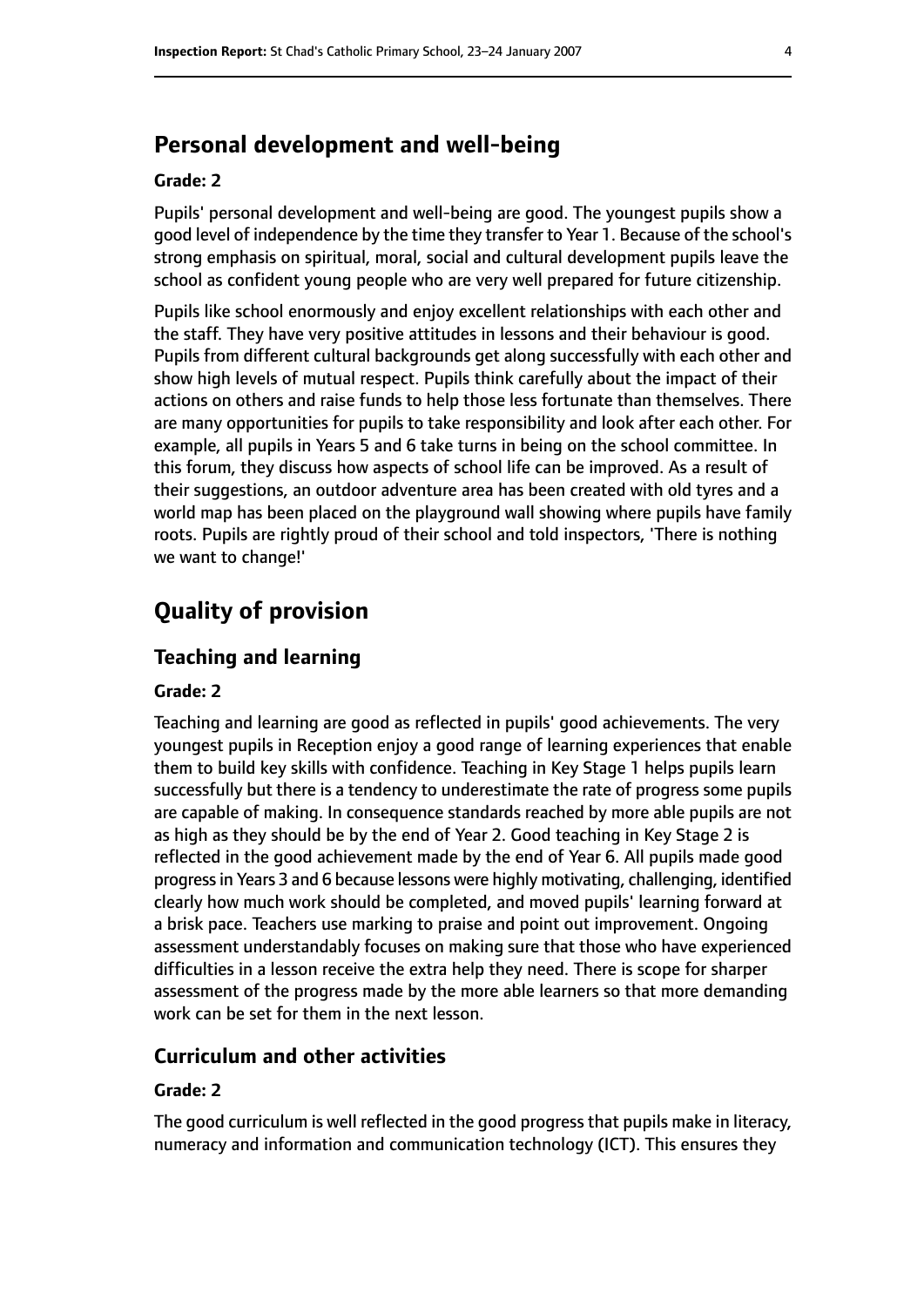have the skills needed to prepare them well for the next stage of education and future world of work. The very positive collaboration between the school and other providers, for example, Behaviour Support, Brasshouse Translation Centre and Psychology Service, assists the school in meeting the diverse needs of learners. Well forged links with the cathedral and parish both enrich the curriculum and assist pupils in building a very strong sense of community spirit. Music is a significant strength. The choir's performance during inspection was joyous and spiritually uplifting. The high profile given to personal, social, health and drugs education successfully harnesses pupils' good awareness of keeping safe and healthy. Those with special gifts and talents enjoy an enrichment project led by the learning mentor. However, work planned in lessons does not always fully meet the aspirations of the more able learners.

#### **Care, guidance and support**

#### **Grade: 2**

The care and support offered to pupils are outstanding. Very good attention is paid to promoting race equality. This is well reflected in the very positive way that pupils from refugee and asylum-seeking backgrounds are welcomed into the harmonious and family ethos of the school. The school knows its pupils as unique individuals and looks after them very well. Pupils know whom to turn to if they feel unwell or if they have a worry. Pupils who speak English as an additional language and vulnerable pupils, such as looked after children and those with learning difficulties, benefit from the additional support from a wide range of outside organisations. Teachers communicate very well with parents, especially when their children have specific needs. When asked what they liked best about the school, members of the school committee said with pride, `You always have friends at school` and, `People smile a lot in school`. Safeguarding measures, including child protection procedures, are rigorous and robust.

Pupils receive effective guidance in their work through informal discussion and marking. The recent introduction of pupil self-evaluation in some years is a positive feature. However, not enough use is made of assessment information to ensure that all pupils in all years make the best progress.

## **Leadership and management**

#### **Grade: 2**

Strong and well focused leadership has maintained many of the strengths flagged by the last inspection and enabled significant improvement in ICT and the Foundation Stage outdoor provision. The changing intake has led to a strong emphasis being placed on meeting the needs of vulnerable learners. The school is very successful in nurturing these pupils' social and academic growth. Staff are confident and outward looking and they use partnerships with a range of organisations to very successfully enrich pupils' experiences.

Systematic school self-evaluation ensures that all areas of its performance are regularly checked and main weaknesses are diagnosed and tackled. However, the monitoring of lessons and sampling of pupils' work tends to focus on teaching qualities and is not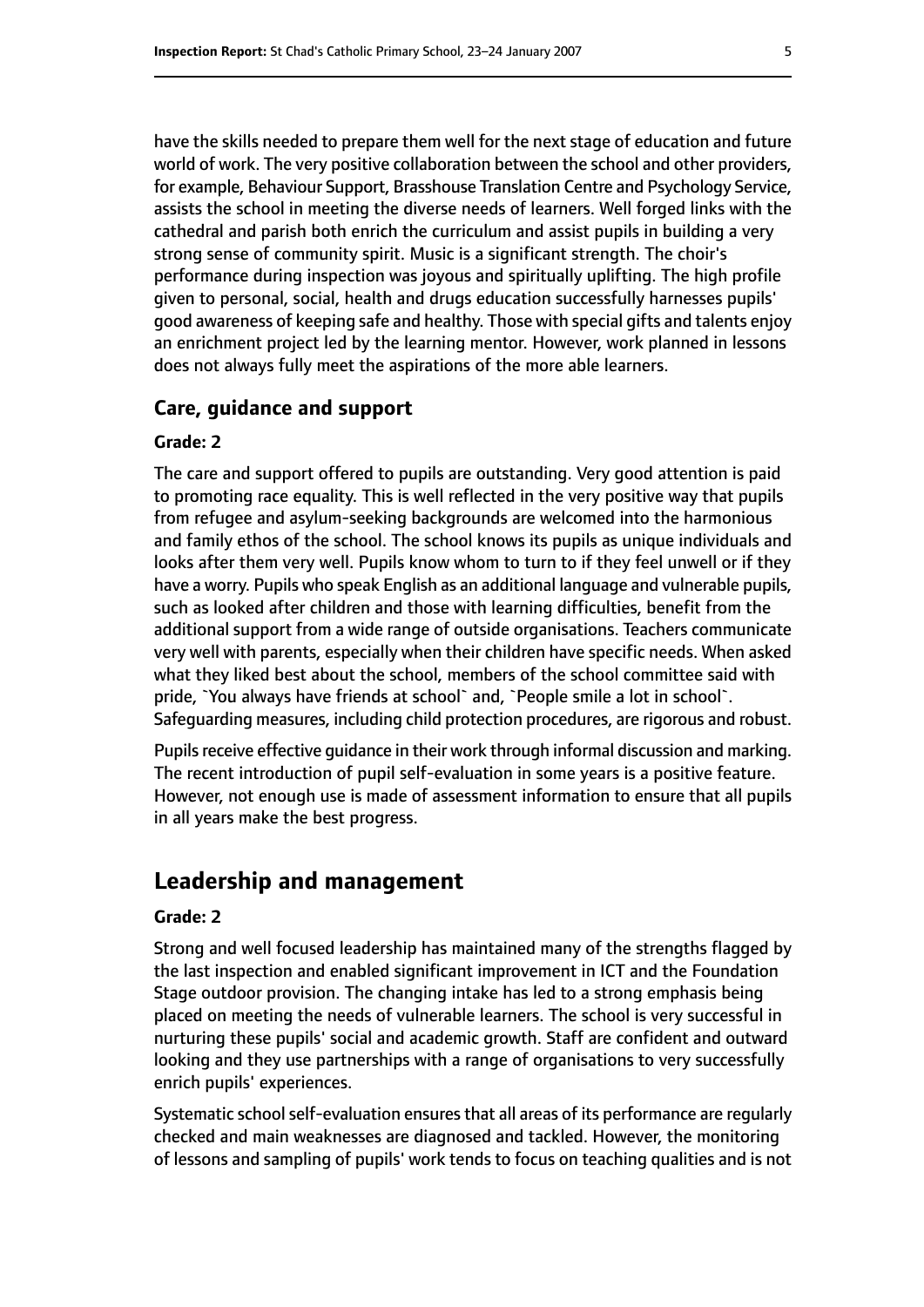always rigorous enough in pinpointing learning spurts or delays at an early enough stage. Managers are alert to this and have already begun to explore how to use the range of data they have collected to better effect. Governors are supportive and visit regularly to see what is going on and ensure that all statutory requirements are fully met. They ensure that parents' and pupils' views are regularly sought and acted upon. Good attention is paid to making best use of all available resources in the interests of providing pupils with a good quality of education.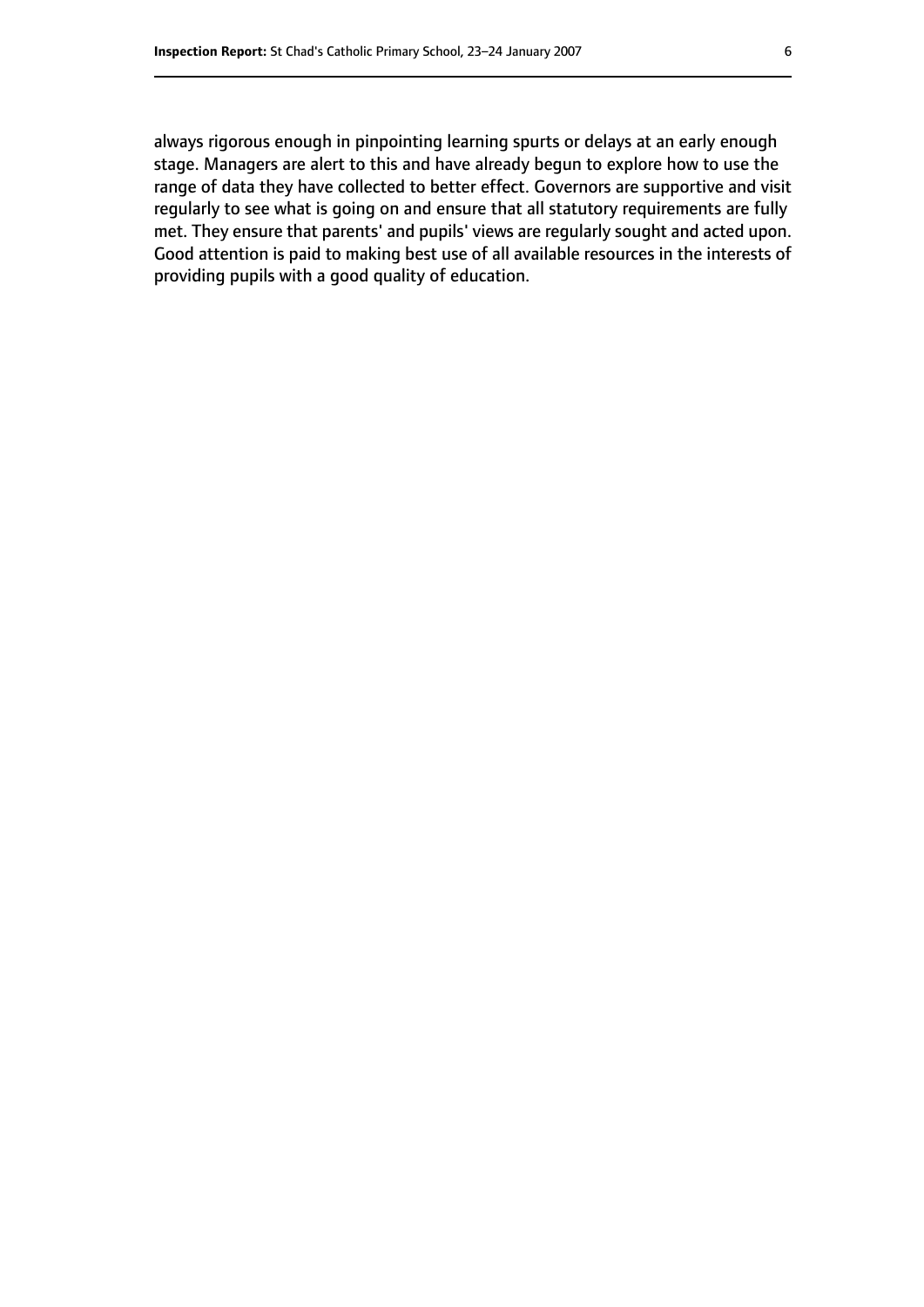**Any complaints about the inspection or the report should be made following the procedures set out inthe guidance 'Complaints about school inspection', whichis available from Ofsted's website: www.ofsted.gov.uk.**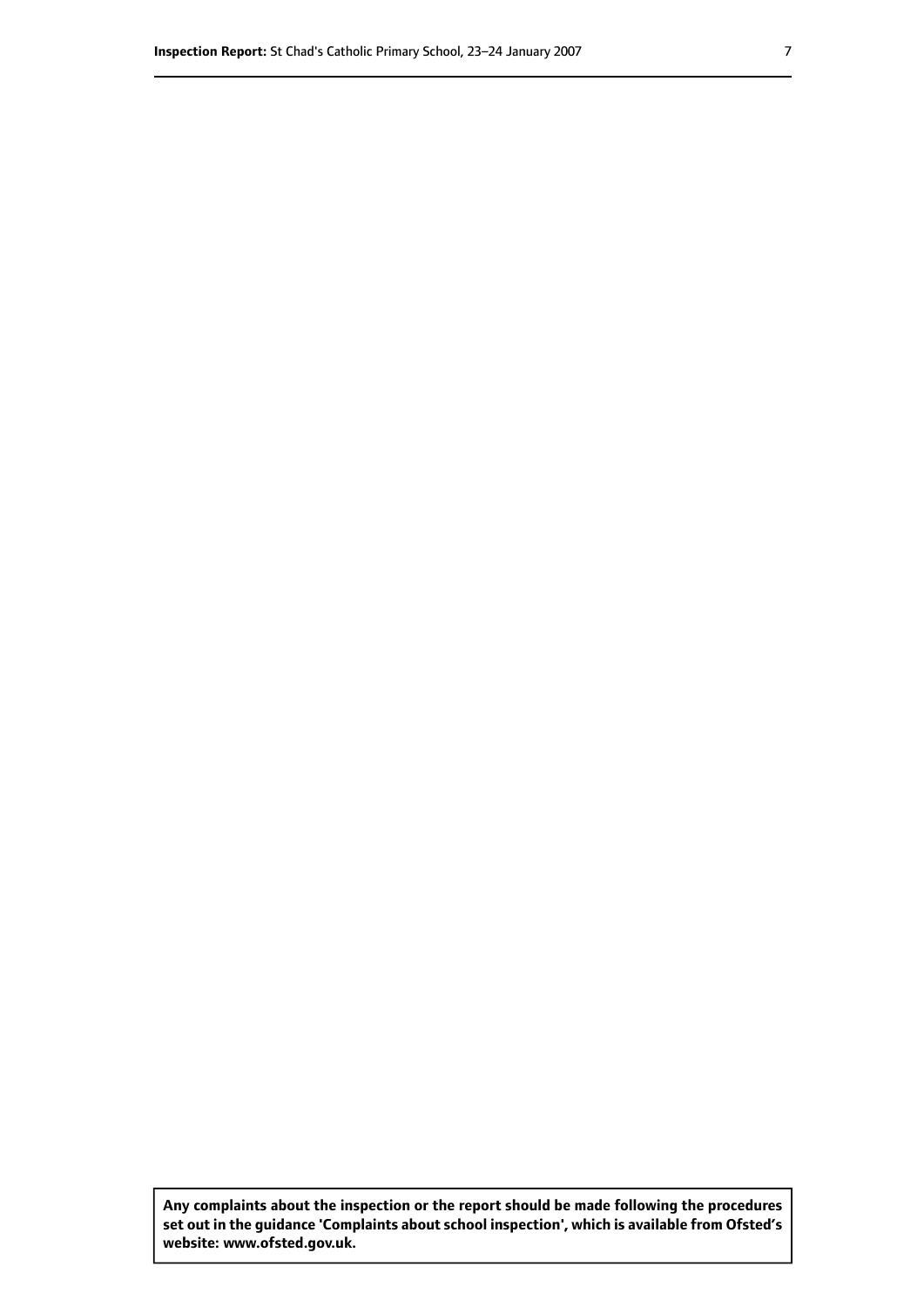# **Inspection judgements**

| Key to judgements: grade 1 is outstanding, grade 2 good, grade 3 satisfactory, and grade 4 | <b>School</b>  |
|--------------------------------------------------------------------------------------------|----------------|
| inadeauate                                                                                 | <b>Overall</b> |

# **Overall effectiveness**

| How effective, efficient and inclusive is the provision of education, integrated<br>care and any extended services in meeting the needs of learners? |     |
|------------------------------------------------------------------------------------------------------------------------------------------------------|-----|
| How well does the school work in partnership with others to promote learners'<br>well-being?                                                         |     |
| The quality and standards in the Foundation Stage                                                                                                    |     |
| The effectiveness of the school's self-evaluation                                                                                                    |     |
| The capacity to make any necessary improvements                                                                                                      |     |
| Effective steps have been taken to promote improvement since the last<br>inspection                                                                  | Yes |

## **Achievement and standards**

| How well do learners achieve?                                                                               |  |
|-------------------------------------------------------------------------------------------------------------|--|
| The standards <sup>1</sup> reached by learners                                                              |  |
| How well learners make progress, taking account of any significant variations between<br>groups of learners |  |
| How well learners with learning difficulties and disabilities make progress                                 |  |

## **Personal development and well-being**

| How good is the overall personal development and well-being of the<br>learners?                                  |  |
|------------------------------------------------------------------------------------------------------------------|--|
| The extent of learners' spiritual, moral, social and cultural development                                        |  |
| The behaviour of learners                                                                                        |  |
| The attendance of learners                                                                                       |  |
| How well learners enjoy their education                                                                          |  |
| The extent to which learners adopt safe practices                                                                |  |
| The extent to which learners adopt healthy lifestyles                                                            |  |
| The extent to which learners make a positive contribution to the community                                       |  |
| How well learners develop workplace and other skills that will contribute to<br>their future economic well-being |  |

## **The quality of provision**

| How effective are teaching and learning in meeting the full range of the<br>learners' needs?          |  |
|-------------------------------------------------------------------------------------------------------|--|
| How well do the curriculum and other activities meet the range of needs<br>and interests of learners? |  |
| How well are learners cared for, guided and supported?                                                |  |

 $^1$  Grade 1 - Exceptionally and consistently high; Grade 2 - Generally above average with none significantly below average; Grade 3 - Broadly average to below average; Grade 4 - Exceptionally low.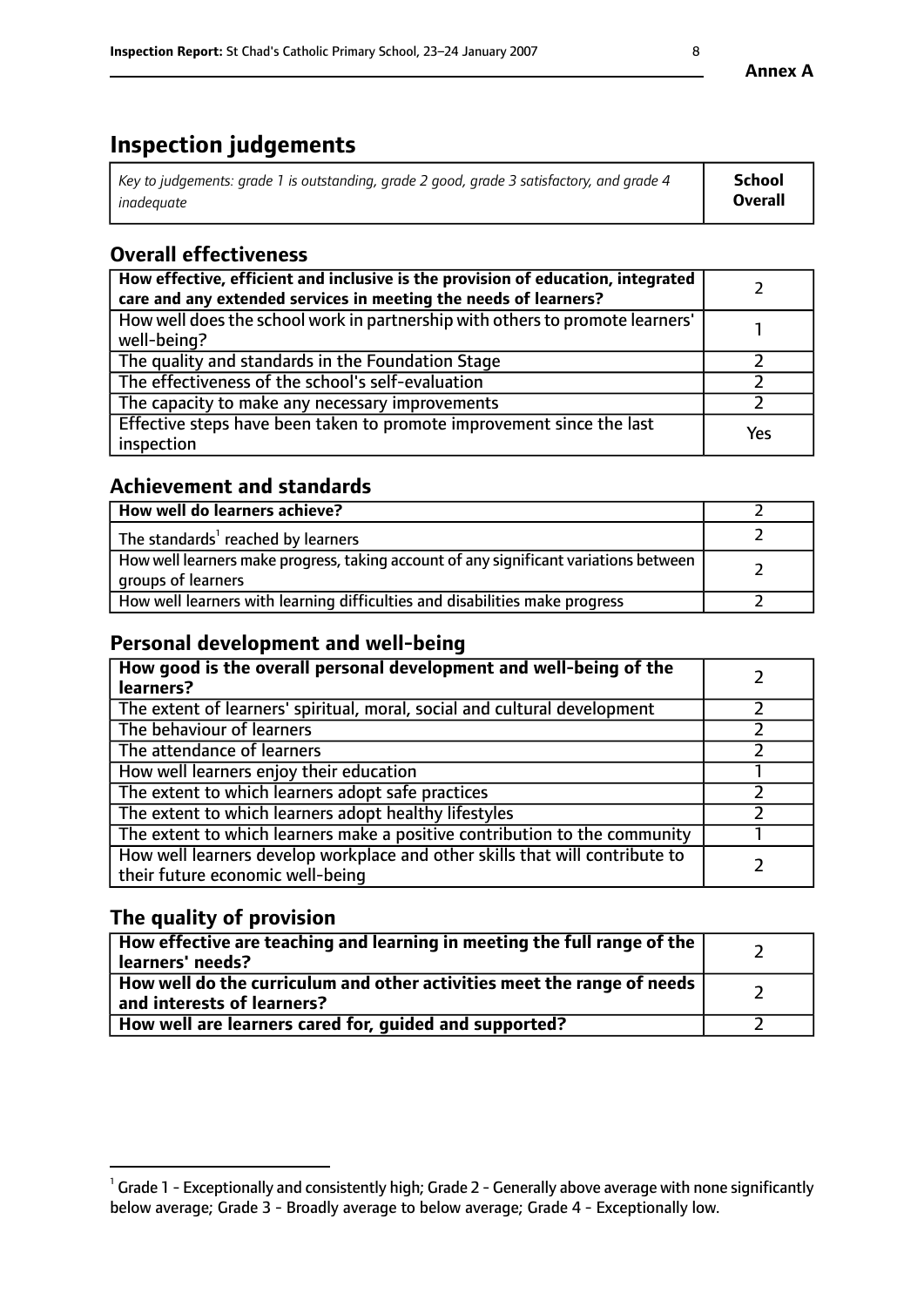# **Leadership and management**

| How effective are leadership and management in raising achievement<br>and supporting all learners?                                              |     |
|-------------------------------------------------------------------------------------------------------------------------------------------------|-----|
| How effectively leaders and managers at all levels set clear direction leading<br>to improvement and promote high quality of care and education |     |
| How effectively performance is monitored, evaluated and improved to meet<br>challenging targets                                                 | 3   |
| How well equality of opportunity is promoted and discrimination tackled so<br>that all learners achieve as well as they can                     |     |
| How effectively and efficiently resources, including staff, are deployed to<br>achieve value for money                                          | 7   |
| The extent to which governors and other supervisory boards discharge their<br>responsibilities                                                  |     |
| Do procedures for safequarding learners meet current government<br>requirements?                                                                | Yes |
| Does this school require special measures?                                                                                                      | No  |
| Does this school require a notice to improve?                                                                                                   | No  |